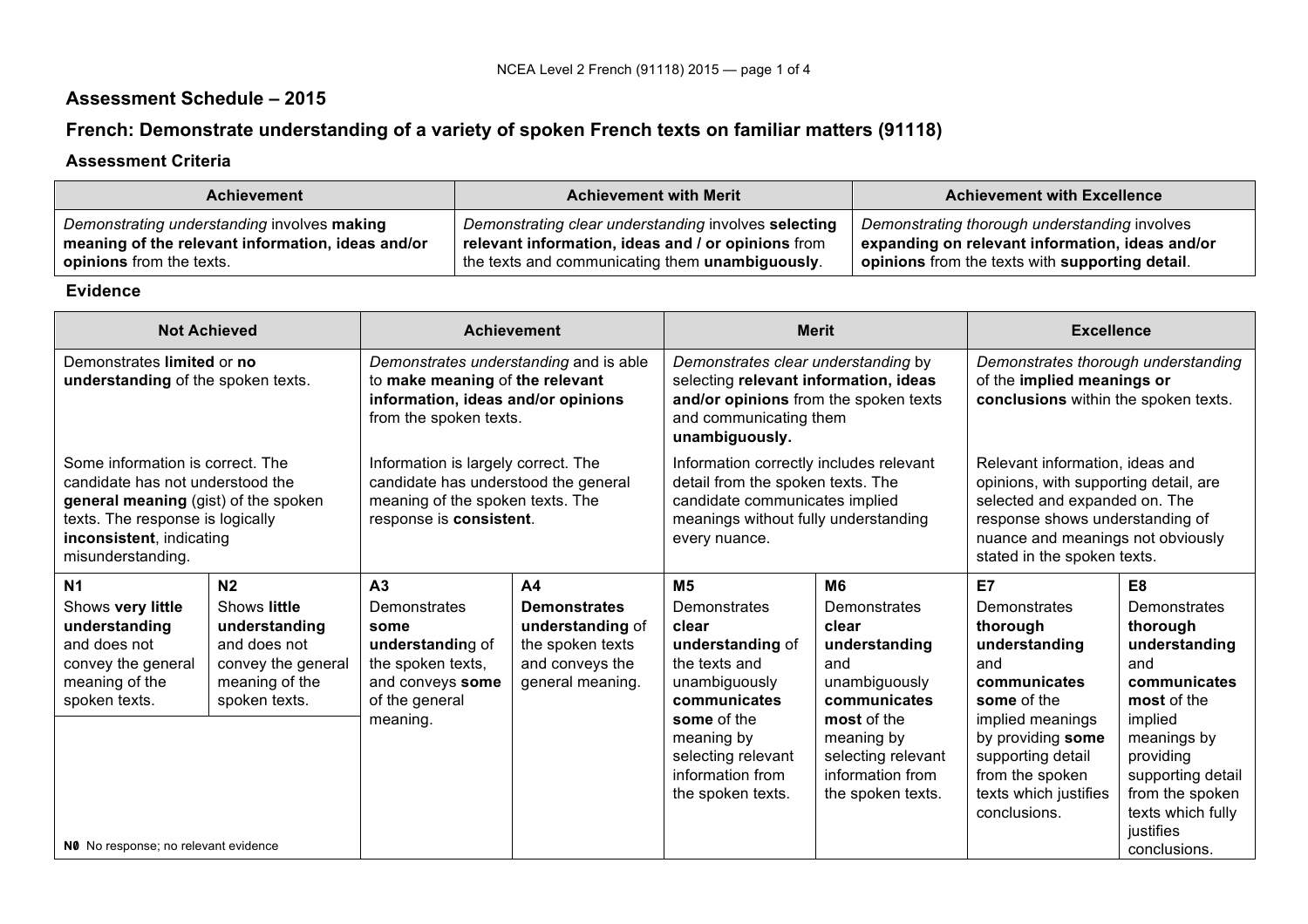| <b>Question ONE</b>                                                                                       | <b>Achievement</b>                                                                                                                                                                                                                                                                                                                      | <b>Achievement with Merit</b>                                                                                                                                                                                         | <b>Achievement with Excellence</b>                                                                                 |
|-----------------------------------------------------------------------------------------------------------|-----------------------------------------------------------------------------------------------------------------------------------------------------------------------------------------------------------------------------------------------------------------------------------------------------------------------------------------|-----------------------------------------------------------------------------------------------------------------------------------------------------------------------------------------------------------------------|--------------------------------------------------------------------------------------------------------------------|
| (a) Possible evidence showing whether it<br>be difficult for Dan Carter to speak<br>French.               | • No because he has already played in<br>France.                                                                                                                                                                                                                                                                                        | • Says he has learnt to cope rather / quite<br>well in French.                                                                                                                                                        | • Does want to improve because there<br>are some things where he struggles /<br>doesn't manage to express himself. |
| (b) Possible evidence showing reasons<br>for signing with Racing Metro.                                   | • Knows French rugby.<br>• Knows the history of the club.<br>• They have a lot of good / quality<br>players.<br>• He's met a lot of the players when he<br>was playing for the All Blacks.<br>• Is attracted to Paris.<br>• He dreams of living there.<br>• Good decision for his family's future.<br>• In good shape / physically fit. | • It's one of the oldest clubs.<br>• Since 1882 they have never / not ever<br>changed their jersey.<br>• It is one of his favourite cities in the<br>world.<br>• At 32 he is one of the best players in<br>the world. | • Proud to play with the team.<br>• Approximately 1 500 000 euros.                                                 |
| (c) Possible evidence showing causes for<br>concern for Racing Metro 92 regarding<br>Dan Carter's future. | • Has had some injuries / a difficult<br>year.<br>• Body will be ready for 2016.<br>• Can't wait for the job to begin.                                                                                                                                                                                                                  | • Not sure how many years he will be<br>able to play.                                                                                                                                                                 | • Hasn't been playing at his best level.                                                                           |

*Possible evidence is not limited to these examples.*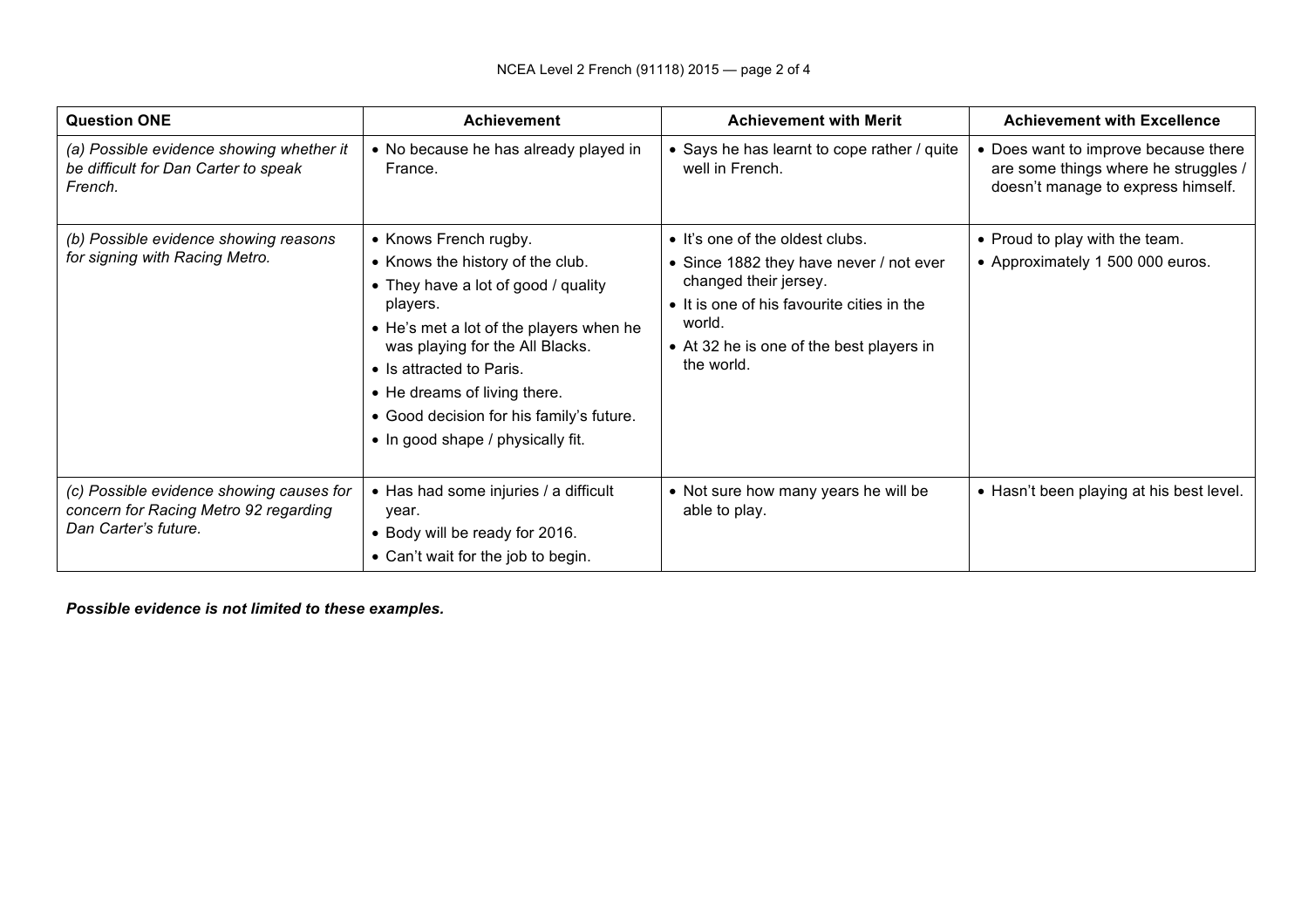| <b>Question TWO</b>                                                          | <b>Achievement</b>                | <b>Achievement with Merit</b>                                                                                                                                                                                                                                               | <b>Achievement with Excellence</b>                                                                                                        |
|------------------------------------------------------------------------------|-----------------------------------|-----------------------------------------------------------------------------------------------------------------------------------------------------------------------------------------------------------------------------------------------------------------------------|-------------------------------------------------------------------------------------------------------------------------------------------|
| (a) Possible evidence showing change<br>introduced and sector most affected. | • At primary school.              |                                                                                                                                                                                                                                                                             | • School is compulsory / have to go to<br>school on Wednesday mornings.                                                                   |
| (b) Possible evidence showing what<br>the majority of parents think and why. | • For the little school children. | • They think children need to rest during<br>the week.<br>• The end of the week is difficult.<br>• Some parents because they like to<br>spend Wednesday doing activities with<br>their children.<br>• Many children have artistic or sporting<br>activities on a Wednesday. | • Getting up early from Monday to<br>Friday is too much.<br>• They will now have to do artistic or<br>sporting activities on the weekend. |

*Possible evidence is not limited to these examples.*

| <b>Question THREE</b>                                                                 | <b>Achievement</b>                                                                                                                | <b>Achievement with Merit</b>                                       | <b>Achievement with Excellence</b>                                                                                                       |
|---------------------------------------------------------------------------------------|-----------------------------------------------------------------------------------------------------------------------------------|---------------------------------------------------------------------|------------------------------------------------------------------------------------------------------------------------------------------|
| (a) Possible evidence showing what<br>the majority of teachers think about it.        | • They would prefer to relax on<br>Wednesday mornings.                                                                            | The school weeks are already                                        | • Among the hardest in Europe.<br>• Results are far from being the best.                                                                 |
| (b) Possible evidence showing which<br>groups are in favour of the reform and<br>why. | Some parents think that it is good /<br>attractive.<br>• If their children are at school.<br>• Specialists think that it is good. | • To get up at the same time every day.<br>• Have the same routine. | • They won't have to pay someone to<br>look after them on a Wednesday<br>morning.<br>• Parents will be able to work a half-<br>day more. |

*Possible evidence is not limited to these examples.*